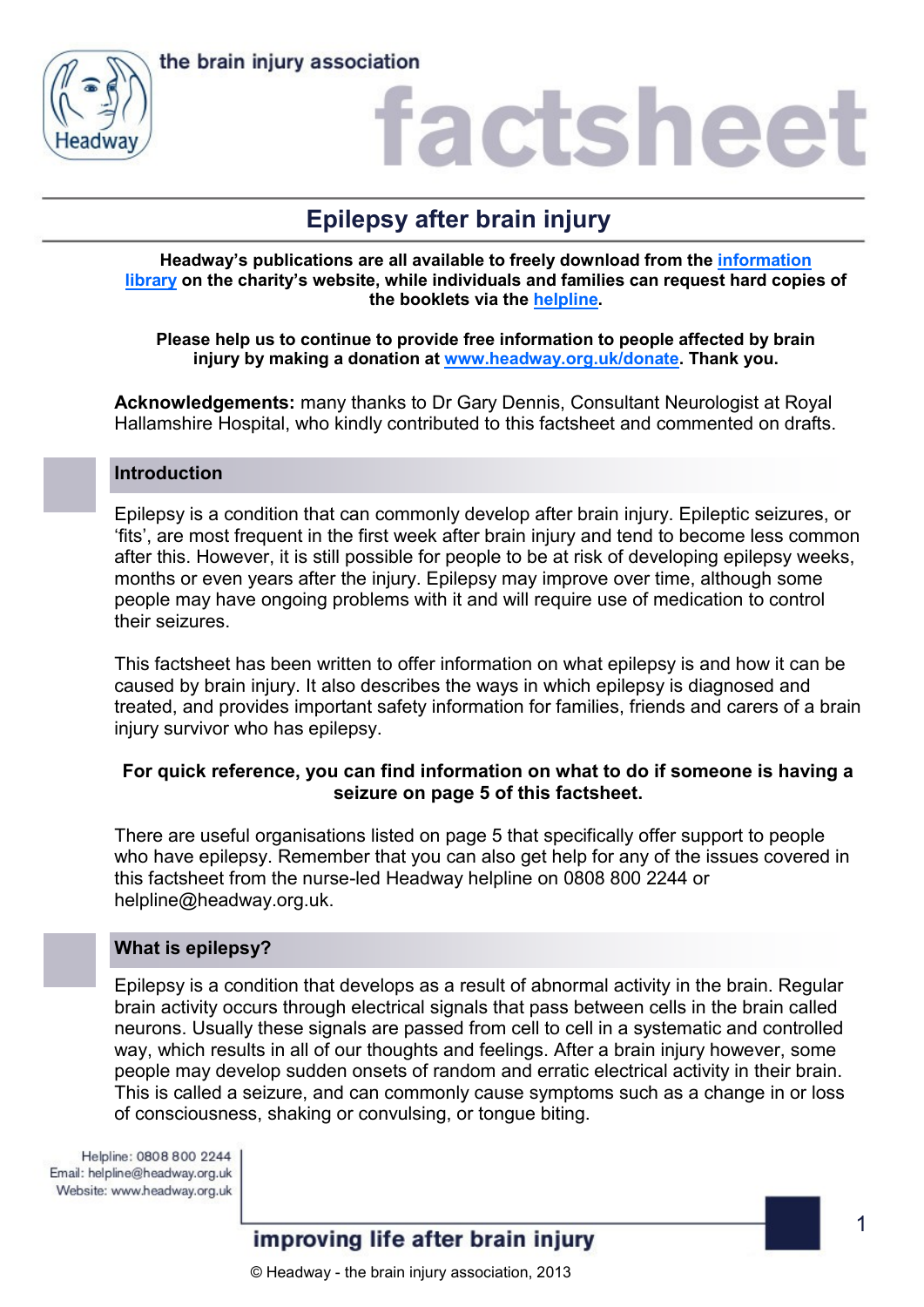



## factsheet

There are different types of epileptic seizures. These are described below:

### **Generalised tonic-clonic seizures**

Many people recognise seizures in the form of generalised tonic-clonic seizures, sometimes referred to as 'grand mal' seizures. In this type of seizure, abnormal electrical activity occurs across most of or all of the brain. They are characterised by a sudden loss of consciousness and falling, followed by stiffening (tonic phase) and then rhythmic jerking of the whole body (clonic phase). The person may bite their tongue or lips, or be incontinent. Following the seizure, there may be a period of drowsiness, confusion or sleep. Generalised tonic-clonic seizures are sometimes preceded by a strange taste, smell or other sensation, known as an 'aura'. These tend to occur in the same way before each seizure. Some people may learn to detect when they are about to have a seizure by the presence of an aura.

### **Partial seizures**

Sometimes referred to as focal seizures. These affect only part of the brain. Changes in consciousness and behaviours such as lip-smacking, picking at clothing, grimacing and unresponsiveness occur. These seizures can also have symptoms of sudden anger, panic, depression and other states of mind.

Sometimes the person having a partial seizure does not exhibit any unusual behaviours, but they stop responding to the environment and 'blank out'. They will often have no recollection of it afterwards, and they might be very tired and wish to sleep. Although partial seizures only effect part of the brain, they may spread across the whole brain and lead to a generalised seizure.

### **Diagnosing epilepsy**

There are a number of methods used to diagnose epilepsy. These methods rely on measuring bodily functions such as heart rhythm or brain activity. The main methods used are described in some detail below.

### EEG (Electroencephalography)

This method measures electrical activity of the brain through a number of electrodes that are placed on the surface of the scalp. The electrodes are attached to a close-fitting cap that the person undergoing an EEG needs to wear. A gel is often applied to the scalp to make it easier for the electrodes to detect brain signals. An EEG can take approximately 20 minutes to conduct, although a person may be asked to stay awake the night before and have the EEG in hospital while falling asleep - this is called a 'sleep deprived' EEG. Wearing the EEG electrodes for two or three days can help if a recording needs to be made during a seizure. In this case, the wires can be hidden and the recording made on a small device attached to a belt.

Helpline: 0808 800 2244 Email: helpline@headway.org.uk Website: www.headway.org.uk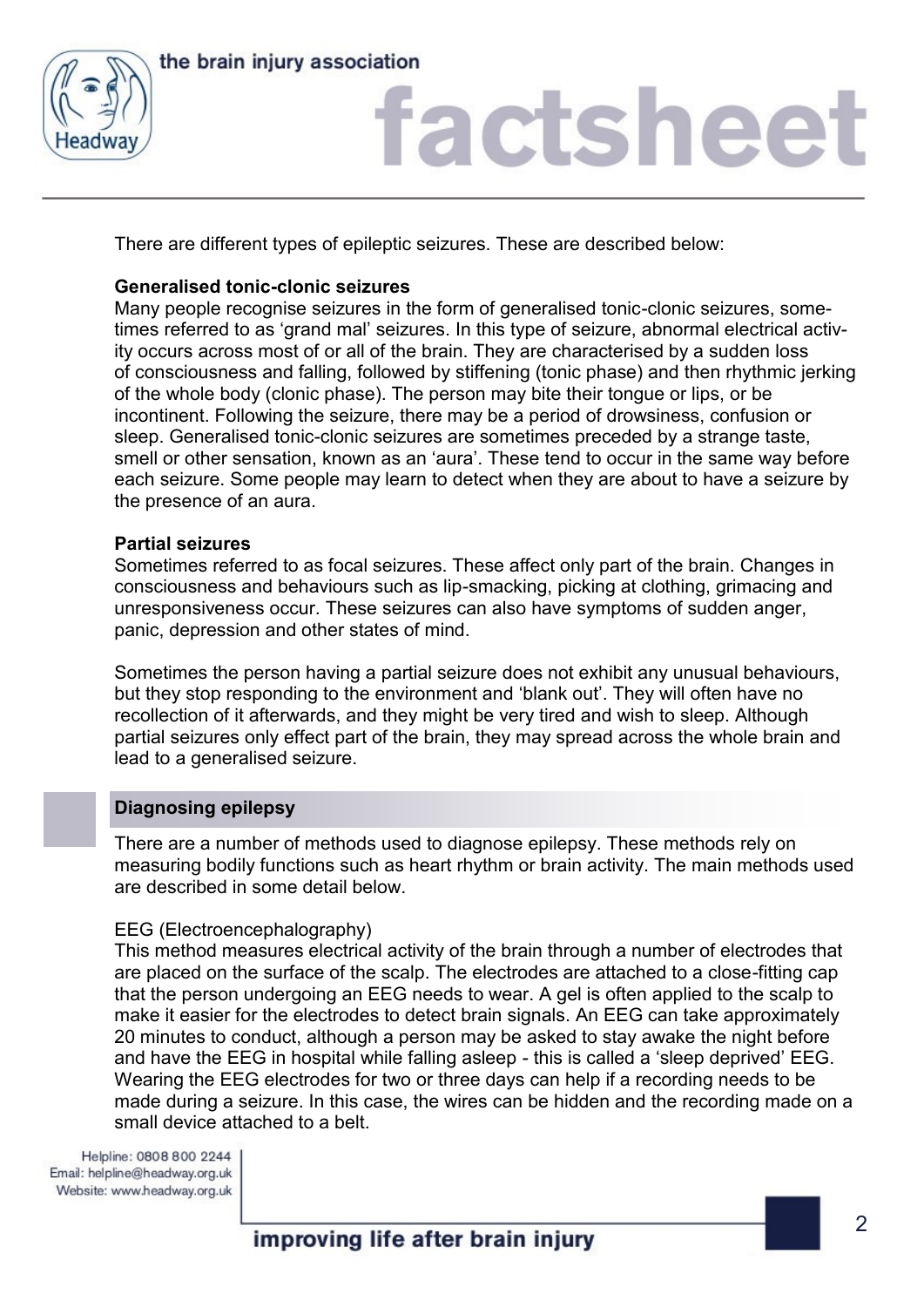



## factsheet

### ECG (Electrocardiography)

This method records the electrical activity and rhythm of the heart. Changes in heart rhythm can sometimes trigger off attacks that are similar but nevertheless different to epileptic seizures. Therefore an ECG might need to be performed to rule out the possibility of heart problems.

### MRI (magnetic resonance imaging)

This method takes images of the brain with the use of very powerful magnets. The person having an MRI is asked to lie very still in a scanner while the images are taken. Having an MRI scan is not painful, although some people find it to be claustrophobic as the scanner is very narrow, and it can be noisy (although headphones are provided). In some cases, a sedative, or in rare cases an anaesthetic, may be given to help. MRI scanners usually take around 20 minutes to perform.

### **Controlling epilepsy**

If you are liable to epileptic seizures, you may be able to recognise the 'warning signs' that one is about to occur, and you may have time to sit down or tell someone what is about to happen. It may then be possible to prevent the seizure from becoming generalised by using a variety of techniques to reduce arousal levels. There is no single proven method of reducing the frequency of seizures or preventing the seizure from becoming generalised: different methods work for different people. It is therefore important to look at individual patterns of seizures and, in particular, any triggers such as tiredness, stress, caffeine and even relaxation.

It might help to keep a diary of details surrounding the seizure after one has taken place, for instance what you were doing before the seizure started, the time that the seizure began, and other such details. This might help with identifying patterns of triggers, allowing you to take more control of your epilepsy.

Anti-convulsant medication may be prescribed to control seizures that develop following a brain injury. Some people are given drug treatment for epilepsy following their brain injury before they have even had a seizure, in order to prevent potential seizures from developing - this is known as prophylaxis. The Epilepsy Society has a useful list on their website of different anti-epileptic medications that are commonly used to treat epilepsy. For more information, visit [www.epilepsysociety.org.uk/list-anti-epileptic-drugs.](https://www.epilepsysociety.org.uk/list-anti-epileptic-drugs#.WDbIkbKLS70)

Remember that to have better control of anything, it is important to understand the thing as much as possible. Research the type of epilepsy that you have, while remembering that everyone's patterns of seizures will be different.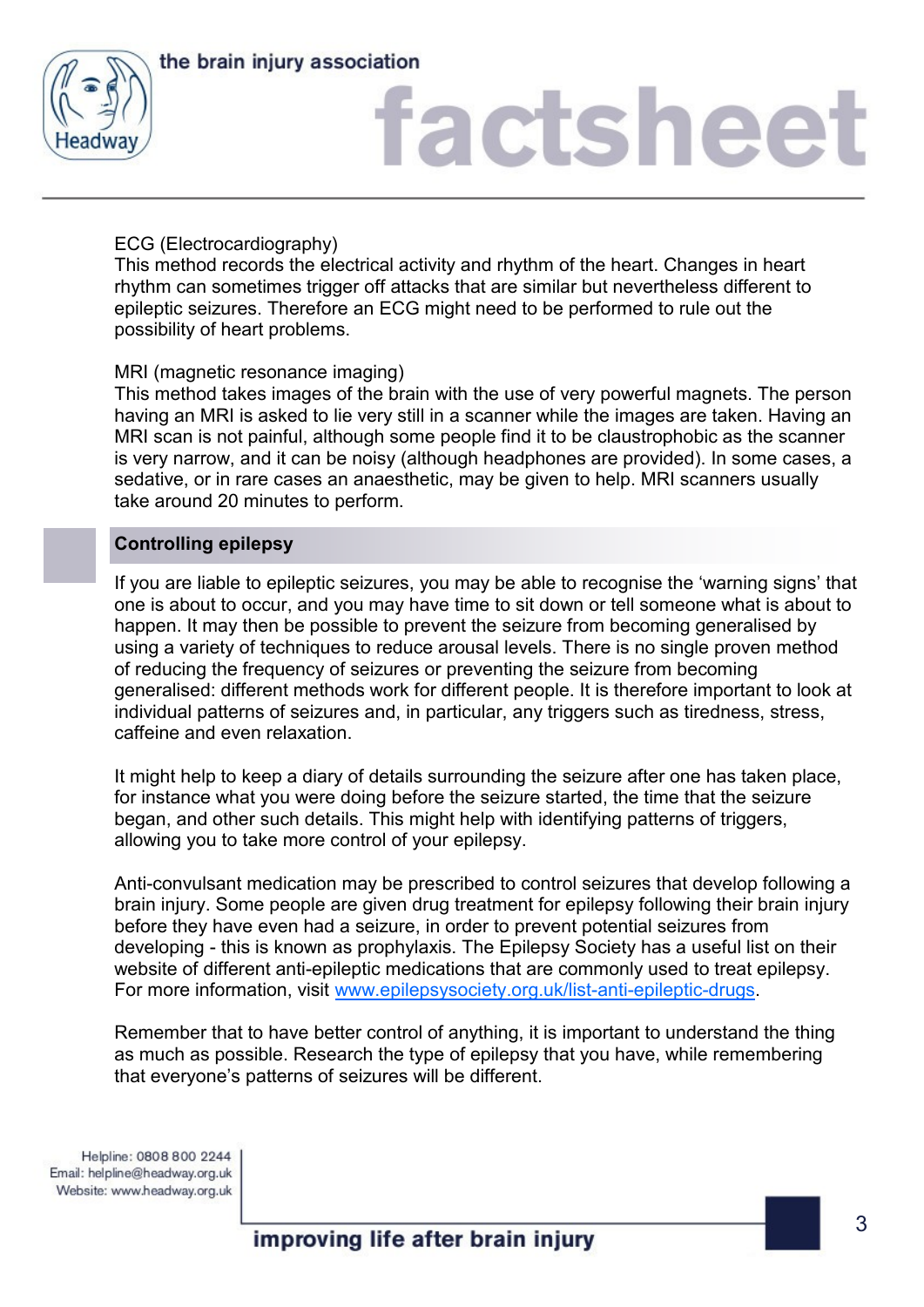



# factshee<sup>®</sup>

### **Epilepsy and driving**

If you have had a seizure, regardless of how 'minor' it was or whether or not you have been diagnosed as having epilepsy, you have **a legal responsibility** to stop driving and inform the Driver and Vehicle Licensing Agency (DVLA), or the Driver and Vehicle Agency (DVA) if you are in Northern Ireland. They will typically contact your doctor for a medical report. They may ask you to undergo an examination by one of their medical advisors.

### **Useful contacts**

**DVLA - information on driving with a medical condition** Web: [www.gov.uk/browse/driving/disability-health-condition](https://www.gov.uk/browse/driving/disability-health-condition)

### **Epilepsy Action** Web: [www.epilepsy.org.uk](http://www.epilepsy.org.uk) Helpline: 0808 800 5050 Email: helpline@epilepsy.org.uk

### **Epilepsy Research UK**

Web: [www.epilepsyresearch.org.uk](http://www.epilepsyresearch.org.uk) Telephone: 020 8747 5024 Email: info@eruk.org.uk

### **Epilepsy Society**

Web: [www.epilepsysociety.org.uk](http://www.epilepsysociety.org.uk) Helpline: 01494 601 400 Email: fromthehelpline@epilepsysociety.org.uk

**NHS Choices - further information on epilepsy**

Web: [www.nhs.uk/Conditions/epilepsy/Pages/Introduction.aspx](http://www.nhs.uk/Conditions/epilepsy/Pages/Introduction.aspx)

**Young Epilepsy - information and support for young people living with epilepsy**

Web: [www.youngepilepsy.org.uk](http://www.youngepilepsy.org.uk/) Helpline: 01342 831 342 Email: info@youngepilepsy.org.uk

**To discuss any issues raised in this factsheet, or to find details of our local groups and branches, please contact the Headway helpline free of charge on 0808 800 2244 (Monday - Friday, 9am-5pm) or by email at [helpline@headway.org.uk.](mailto:helpline@headway.org.uk)** 

**You can also find more information and contact details of groups and branches on our website at [www.headway.org.uk/supporting-you.](https://www.headway.org.uk/supporting-you/in-your-area/groups-and-branches/)** 

Helpline: 0808 800 2244 Email: helpline@headway.org.uk Website: www.headway.org.uk